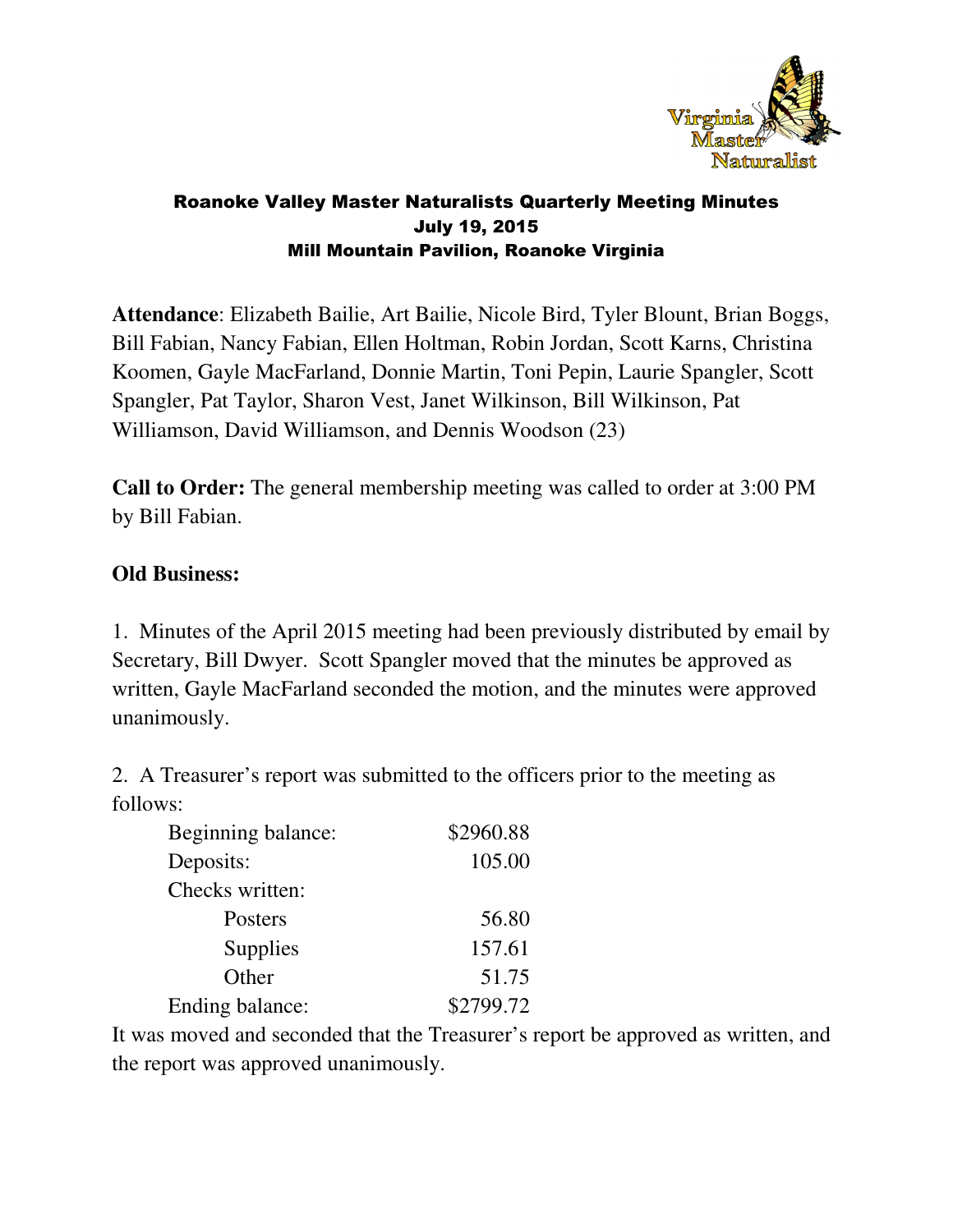3. Freyja Williams reported on the invasive species removal done at Explore Park. Another removal session is scheduled for July 25; please report to the parking lot at Explore Park at 8:00 am if you want to participate.

4. Nancy Fabian reported on the results of our Earth Day participation. Although the weather was not cooperating and turn out for Earth Day was less than in previous years, approximately 132 people visited our booth. We passed out over 100 tree seedlings, gave out information on local wildlife, and got the names of a number of individuals interested in the next Master Naturalist class.

5. Roanoke Public Libraries and Virginia Cooperative Extension is sponsoring an event titled "Living Roanoke: Citified Strategies for Sustainable Living" at the Main Library on August 4, 2015, from 4:00 until 9:00 pm. Bill Dwyer will be setting up a booth for RVMN with displays on local wildlife. If you are interested in assisting Bill, please contact him directly.

6. Bill Dwyer also participated as a counselor at the Forestry Camp at Holiday Lake in July. They had over 60 high school students participating, and Bill reported it was a great event. The Forestry Camp is held every summer and is sponsored by the Virginia Department of Forestry. If you want to serve next year, and get all of your volunteer hours completed in one week, contact Denny McCarthy for info.

# **Committee Reports:**

1. Membership/Marketing Committee: Christina Koomen suggested that a membership survey be completed to determine the interests and priorities of the membership, and Robin Jordan agreed to assist. Those present approved the survey, and Christina or Robin will be contacting all members within the near future.

2. Curriculum Committee: Nancy Fabian reported that we have 15 additional members in the chapter as a result of the Basic Course completed in June 2015, many of whom were present at the meeting. In response to a question regarding the certification process, Bill Fabian stated that those in the 2015 class have until the end of June 2016 to complete their 40 hours of volunteer service and 8 hours of continuing education. From that point on, the volunteer hours and continuing education are measured on a January-December calendar year. Even if the new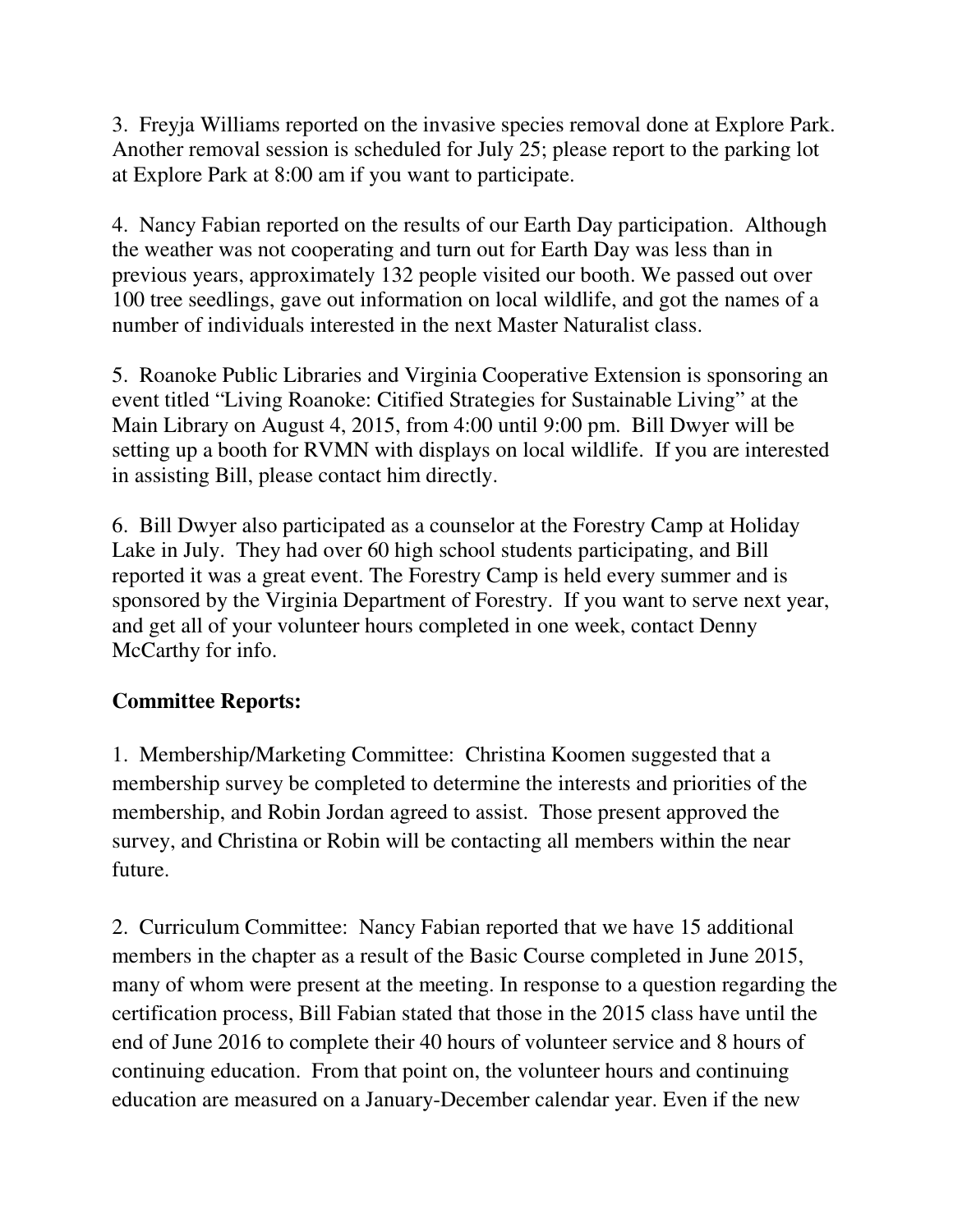members complete their hours before June 2016, no action will be taken regarding getting certificates nor permanent name tags until the annual report is filed at the end of the calendar year.

3. Projects Committee: Robin Jordan reported on the Macafee Knob Task Force project, which is sponsored by the Appalachian Trail Club (ATC). Participants assist the ATC with monitoring use of the trails at Macafee Knob, and educating the public on how to minimize impact on the terrain and facilities. Anyone who wishes to assist should contact Robin, and 8 hours of training are required prior to participation.

In addition, Freyja Williams has been working with Center in the Square (CITS) to set up an educational program for visitors to the Atrium at CITS. Freyja has been setting up a table in the Atrium with information on wildlife of the Roanoke Valley. A question arose regarding the collection permit required by DGIF to collect and display wildlife-related specimens. Freyja is working on getting a permit from DGIF to allow the display of such specimens. Freyja has a meeting set up with Tiffany Beheler, the new Education Manager at CITS, on July 29. Our intent is to set up a roster of volunteers from RVMN who can work a set number of hours each month to provide information to the public at the table in the Atrium. In order for the project to be a success, we need a commitment from enough people to make sure we have coverage for the number of hours and days we set up (i.e., the first Saturday of each month). If you are interested in participating, please contact Freyja or Robin.

Ellen Holtman has also established a new volunteer project at the Community Arboretum at Virginia Western Community College. The Arboretum needs individuals to serve as tour guides for school groups who visit the Arboretum for education on plant biology, tree and plant identification, invasive species, etc. If you are interested in participating, please contact Clark BeCraft at 540-857-6388 or at cbecraft@virginiawestern.edu.

4. Advanced Training Committee: Ann Stinnett has asked to step down as chairperson for Advanced Training. At the meeting Gayle MacFarland agreed to take over as chairperson, and Elizabeth Bailie agreed to assist. If you have any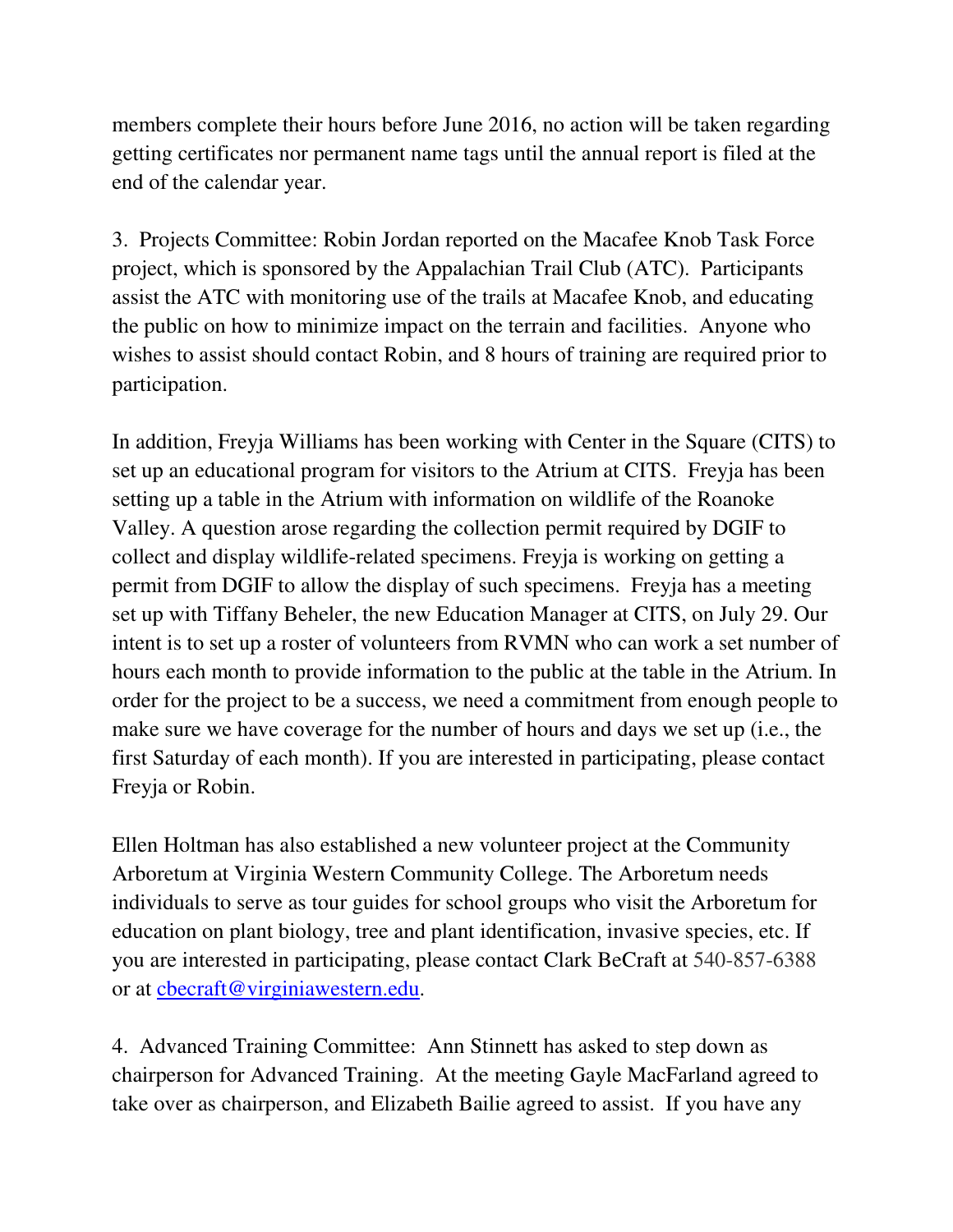suggestions for advanced training/continuing education, please contact Gayle or Elizabeth. During the meeting suggestions for training included having Ryan Klopf do a session on woodland diversity, having Linda Cory teach bird identification, and a session on the concept of "Leave No Trace."

# **New Business**:

1. Gayle MacFarland brought up the possibility of a money-making venture for the Chapter. The Salem Fair needs community groups to assist with monitoring the rooms where crafts and projects are left for display during the fair. They will pay non-profit groups for such assistance. Virginia Master Naturalists do not, however, yet have non-profit status with IRS.

2. Janet Wilkinson reported on the Roanoke GO Outside Festival, to be held October 16-18, 2015. The chapter voted and approved the expenditure of \$50 to pay the registration fee. Scott Karns, Pat and David Williamson, and Ellen Holtman all agreed to serve on the committee with Janet for the festival planning and implementation. In a subsequent email Janet reported that she has submitted our activity plan to the GO Outside organizers, and is waiting for their approval. The festival organizers require, in order to qualify for the \$50 registration, that we have an interactive activity for festival goers. Janet has proposed a tree education/identification game, leaf rubbings, and a make and take craft using fallen, pressed leaves. More information will be provided regarding this event when we get a response from the festival organizers.

3. The issue was also raised regarding the chapter obtaining patches with our chapter name and logo. Elizabeth Bailie agreed to research this issue regarding a source for the patches and the cost.

4. Bill Fabian provided information on the Virginia Society of Ornithology annual meeting that will be held in Roanoke on April 29 & 30, 2016. At past meetings the local Master Naturalist chapter had a table set up for providing information on the Virginia Master Naturalist program. The fee would be \$20 for the chapter to have a table at next April's event. Whether to participate was tabled for the January 2016 quarterly meeting.